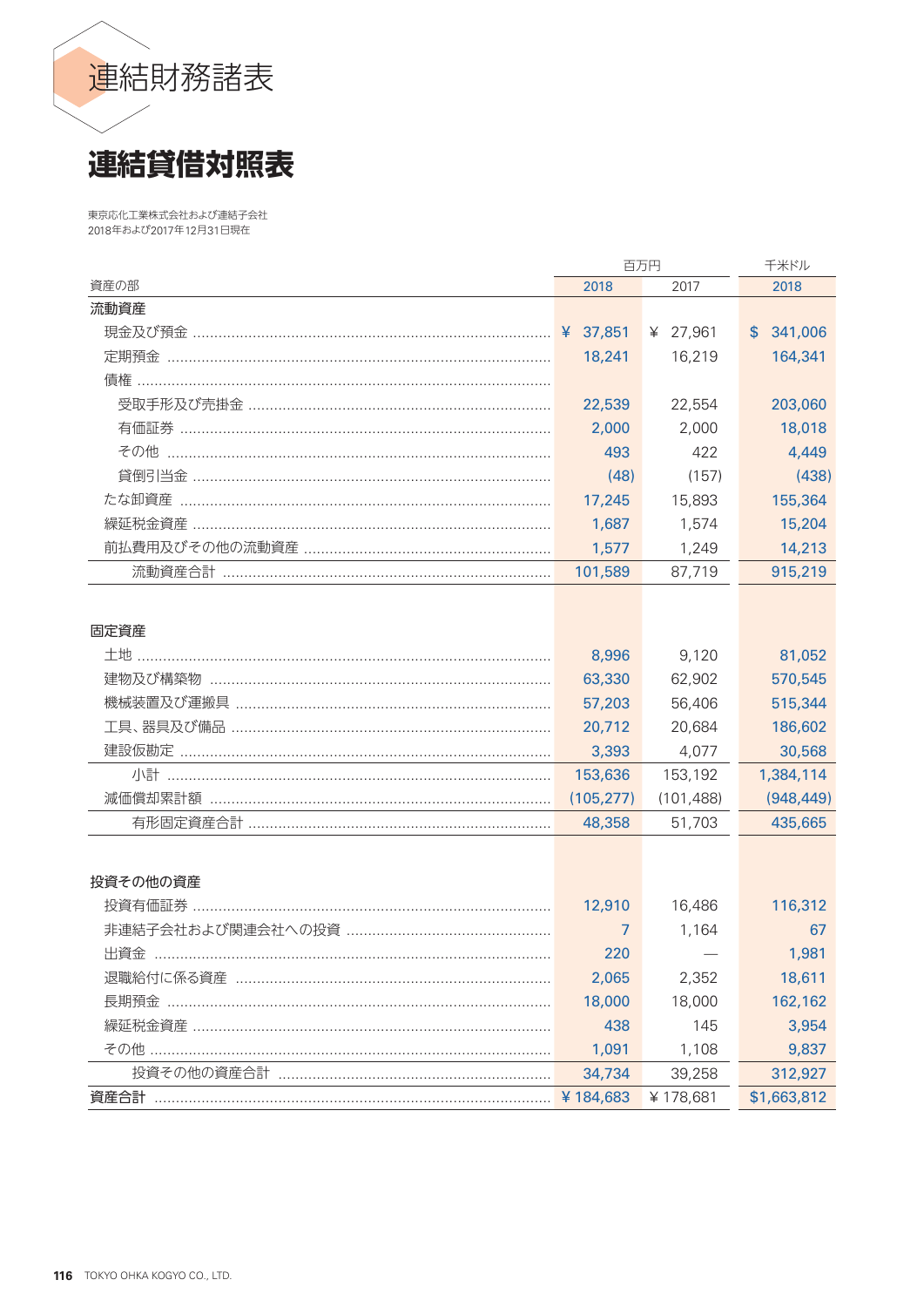|                                                                    | 百万円        | 千米ドル      |               |  |
|--------------------------------------------------------------------|------------|-----------|---------------|--|
| 負債・純資産の部                                                           | 2018       | 2018      |               |  |
| 流動負債                                                               |            |           |               |  |
| 債務                                                                 |            |           |               |  |
|                                                                    | ¥ $11,381$ | ¥ 10,444  | 102,538<br>\$ |  |
|                                                                    | 3,834      | 4,966     | 34,541        |  |
|                                                                    | 1,130      | 962       | 10,184        |  |
| 未払費用 …………………………………………………………………………                                  | 3,983      | 3,652     | 35,888        |  |
| 前受金 ……………………………………………………………………………                                  | 88         | 236       | 796           |  |
|                                                                    | 198        | 329       | 1,791         |  |
|                                                                    | 957        | 1,151     | 8,626         |  |
|                                                                    | 21,574     | 21,742    | 194,367       |  |
|                                                                    |            |           |               |  |
| 固定負債                                                               |            |           |               |  |
| 長期借入金 ………………………………………………………………………                                  | 10,000     |           | 90,090        |  |
|                                                                    | 1,625      | 2,533     | 14,646        |  |
|                                                                    | 306        | 262       | 2,757         |  |
|                                                                    | 318        | 625       | 2,872         |  |
|                                                                    | 12,250     | 3,421     | 110,366       |  |
|                                                                    |            |           |               |  |
| 株主資本                                                               |            |           |               |  |
| 資本金 普通株式––発行可能株式総数 197,000,000株 2018年12月期                          |            |           |               |  |
| 発行可能株式総数 197,000,000株 2017年12月期<br>45,100,000株2018年12月期<br>発行済株式総数 |            |           |               |  |
| 45,100,000株2017年12月期<br>発行済株式総数                                    | 14,640     | 14,640    | 131,895       |  |
| 資本剰余金 ………………………………………………………………………                                  | 15,207     | 15,207    | 137,008       |  |
|                                                                    | 120,885    | 116,904   | 1,089,054     |  |
| 自己株式—3,436,262株 2018年12月期 3,021,037株 2017年12月期                     | (13, 816)  | (11, 732) | (124, 470)    |  |
| その他の包括利益累計額                                                        |            |           |               |  |
|                                                                    | 4,315      | 6,893     | 38,875        |  |
| 為替換算調整勘定                                                           | 3,137      | 4,646     | 28,268        |  |
|                                                                    | (239)      | 335       | (2, 159)      |  |
|                                                                    | 144,130    | 146,896   | 1,298,471     |  |
|                                                                    | 310        | 247       | 2,797         |  |
| 非支配株主持分                                                            | 6,416      | 6,373     | 57,808        |  |
| 純資産合計                                                              | 150,857    | 153,517   | 1,359,078     |  |
|                                                                    | ¥184,683   | ¥178,681  | \$1,663,812   |  |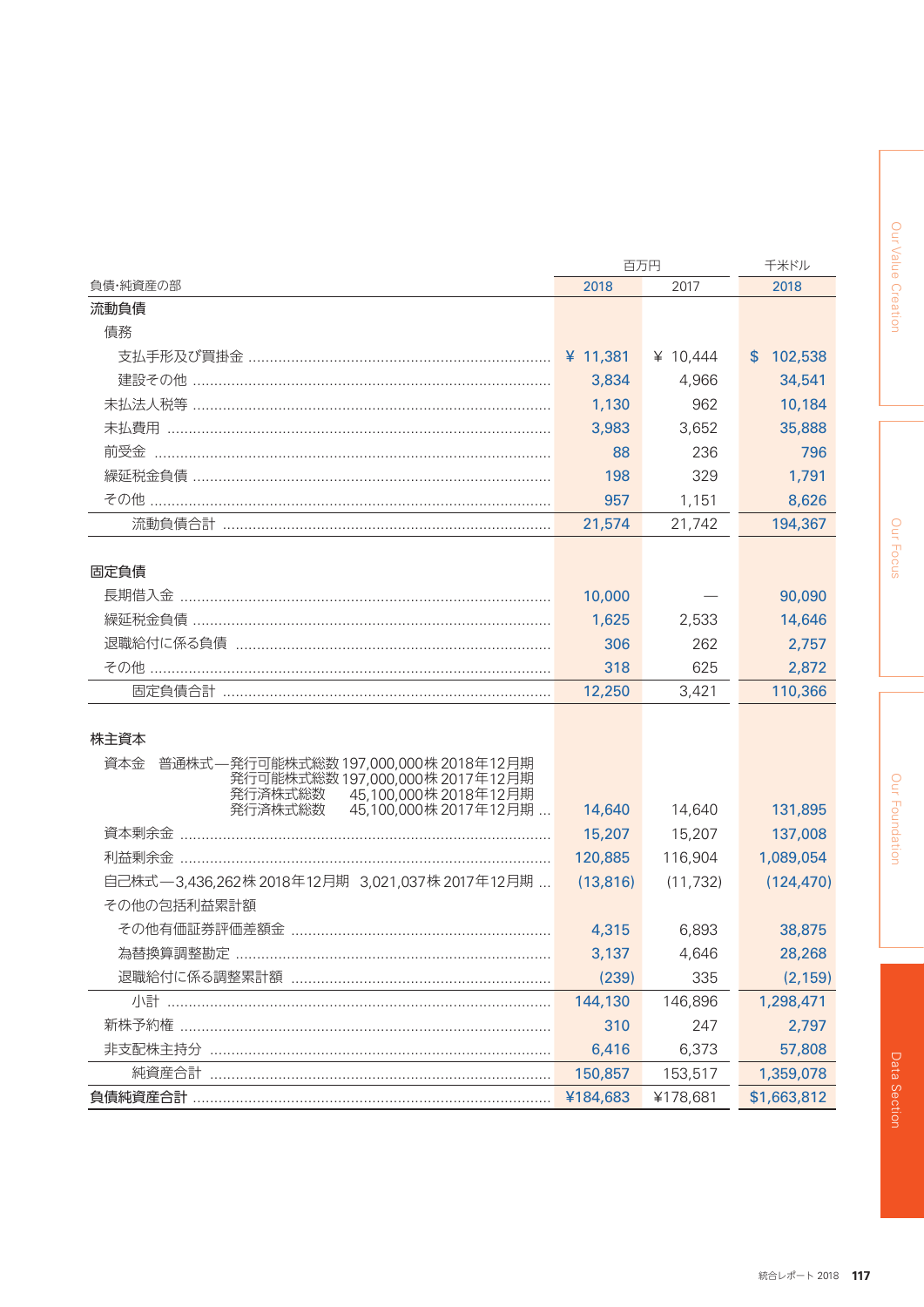

東京応化工業株式会社および連結子会社 2018年および2017年12月31日終了連結会計年度

|                                   | 百万円        | 千米ドル    |              |
|-----------------------------------|------------|---------|--------------|
|                                   | 2018       | 2017    | 2018         |
| 売上高                               | ¥105,277   | ¥92,411 | \$948,443    |
| 売上原価                              | 71,896     | 63,805  | 647,714      |
| 売上総利益                             | 33,380     | 28,606  | 300,729      |
| 販売費及び一般管理費                        | 22,875     | 19,411  | 206,083      |
| 営業利益                              | 10,505     | 9.194   | 94,645       |
| 営業外収益(費用)                         |            |         |              |
|                                   | 392        | 309     | 3,531        |
| 為替差損益                             | (580)      | 726     | (5, 226)     |
|                                   | 306        | (789)   | 2.757        |
| 減損損失                              | (860)      | (242)   | (7,750)      |
| その他                               | 50         | 294     | 457          |
|                                   | (691)      | 298     | (6, 230)     |
|                                   | 9,814      | 9,492   | 88,414       |
| 法人税、住民税及び事業税                      |            |         |              |
| 当年度 …………………………………………………………………………… | 2.141      | 2,140   | 19,291       |
| 繰延                                | (187)      | 348     | (1,692)      |
|                                   | 1,953      | 2,489   | 17,598       |
| 当期純利益                             | 7,860      | 7.003   | 70,815       |
| 非支配株主に帰属する当期純利益                   | 984        | 996     | 8,870        |
| 親会社株主に帰属する当期純利益                   | ¥<br>6,875 | ¥ 6.007 | 61,945<br>\$ |
|                                   |            |         |              |

|               |         | 米ドル     |        |
|---------------|---------|---------|--------|
| 1株当たり情報       | 2018    | 2017    | 2018   |
| 基本的1株当たり当期純利益 | ¥164.92 | ¥138.31 | \$1.48 |
|               | 164.44  | 137.91  | 1.48   |
| 年間配当金         | 96.00   | 64.00   | 0.86   |

## 連結包括利益計算書

東京応化工業株式会社および連結子会社 2018年および2017年12月31日終了連結会計年度

|          | 百万円     | 千米ドル      |           |
|----------|---------|-----------|-----------|
|          | 2018    | 2017      | 2018      |
| 当期純利益    | ¥7.860  | $*7.003$  | \$70,815  |
| その他の包括利益 |         |           |           |
|          | (2,578) | 2.199     | (23, 229) |
|          | (1.751) | 1.457     | (15, 781) |
|          | (575)   | 475       | (5, 184)  |
|          | (113)   | (19)      | (1,018)   |
|          | (5.018) | 4.112     | (45,214)  |
| 包括利益     | ¥ 2.841 | ¥11.115   | \$25,601  |
| (内訳)     |         |           |           |
|          | ¥ 2,213 | $¥$ 9.794 | \$19,939  |
|          | 628     | 1.321     | 5,661     |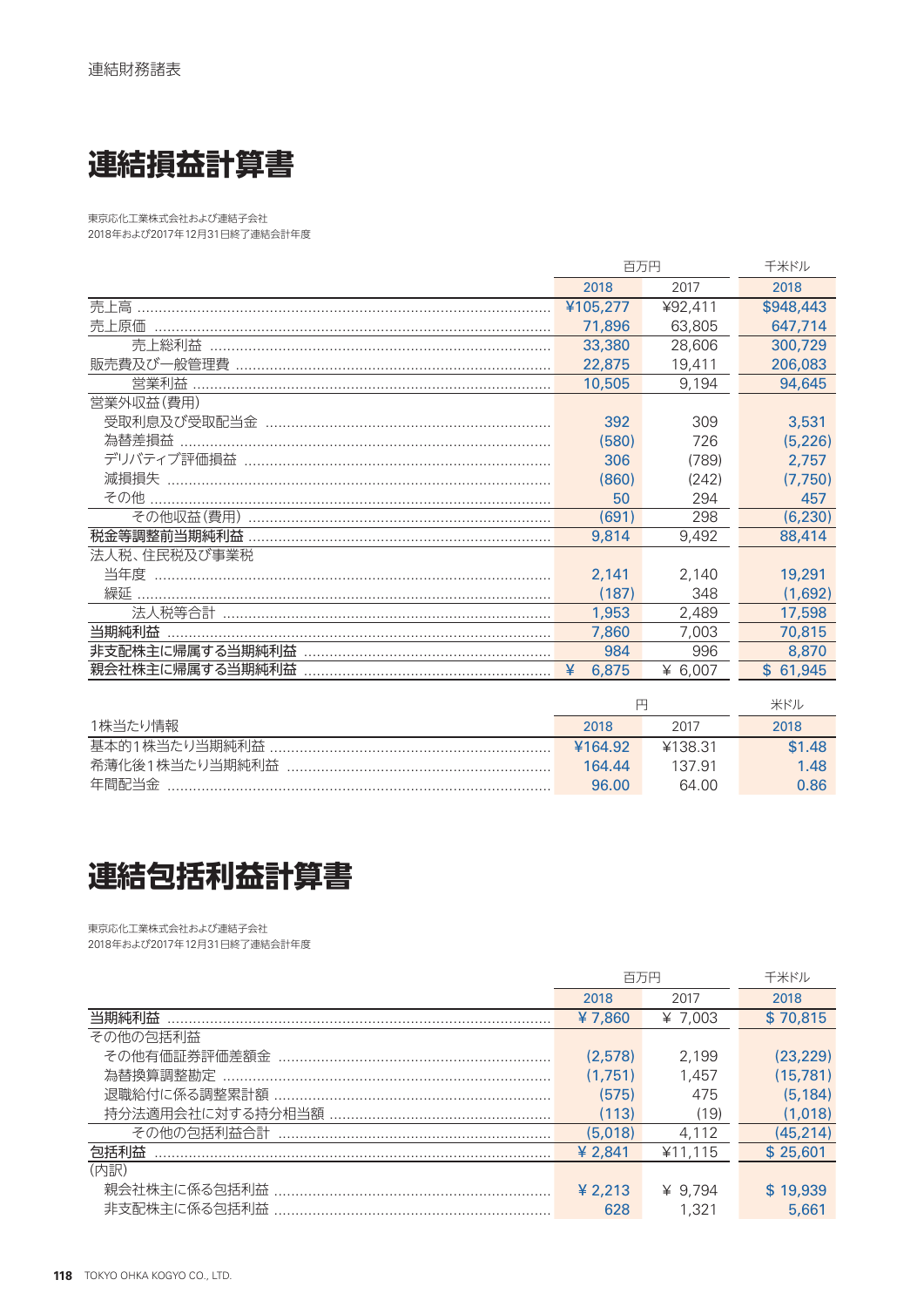## **連結株主資本等変動計算書**

東京応化工業株式会社および連結子会社 2018年および2017年12月31日終了連結会計年度

|                     | 千株         |         |                 |          |             |                      | 百万円          |                      |          |       |                                |          |
|---------------------|------------|---------|-----------------|----------|-------------|----------------------|--------------|----------------------|----------|-------|--------------------------------|----------|
|                     |            |         | その他の包括利益累計額(損失) |          |             |                      |              |                      |          |       |                                |          |
|                     | 発行済<br>株式数 | 資本金     | 資本<br>剰余金       | 利益剰余金    | 自己株式        | その他<br>有価証券<br>評価差額金 | 為替換算<br>調整勘定 | 退職給付に<br>係る調整<br>累計額 | 小計       | 新株予約権 | 非支配<br>株主持分                    | 純資産合計    |
| 2017年4月1日残高         | 43.603     | ¥14.640 | ¥15,207         | ¥113,708 | ¥ $(4,086)$ | ¥4,694               | 43,533       | ¥(139)               | ¥147,559 | 4221  | ¥5,150                         | ¥152,931 |
| 親会社株主に帰属<br>する当期純利益 |            |         |                 | 6,007    |             |                      |              |                      | 6,007    |       |                                | 6,007    |
| 剰余金の配当              |            |         |                 |          |             |                      |              |                      |          |       |                                |          |
| 前期末:32円             |            |         |                 | (1, 396) |             |                      |              |                      | (1, 396) |       |                                | (1, 396) |
| 第2四半期末:<br>32円      |            |         |                 | (1, 397) |             |                      |              | —                    | (1, 397) |       | -                              | (1, 397) |
| 白己株式の取得             | (1, 593)   |         |                 | —        | (7,809)     |                      |              | $\qquad \qquad$      | (7,809)  |       | $\overline{\phantom{0}}$       | (7,809)  |
| 自己株式の処分             | 69         |         |                 | (18)     | 163         |                      |              |                      | 144      | (26)  | -                              | 118      |
| 株主資本以外の<br>項目の当期変動額 |            |         |                 |          | —           | 2,199                | 1.112        | 475                  | 3.787    | 52    | 1,222                          | 5,062    |
| 前期末残高               | 42,078     | 14,640  | 15,207          | 116,904  | (11, 732)   | 6,893                | 4,646        | 335                  | 146,896  | 247   | 6,373                          | 153,517  |
| 親会社株主に帰属<br>する当期純利益 |            |         |                 | 6,875    |             |                      |              |                      | 6,875    |       |                                | 6,875    |
| 剰余金の配当              |            |         |                 |          |             |                      |              |                      |          |       |                                |          |
| 前期末:32円             |            |         |                 | (1, 346) |             |                      |              |                      | (1, 346) |       |                                | (1, 346) |
| 第2四半期末:<br>36円      |            |         |                 | (1,499)  |             |                      |              |                      | (1,499)  |       | $\qquad \qquad \longleftarrow$ | (1,499)  |
| 白己株式の取得             | (442)      |         |                 |          | (2, 194)    |                      |              |                      | (2, 194) |       |                                | (2, 194) |
| 自己株式の処分             | 27         |         |                 | (49)     | 110         |                      |              |                      | 61       | (17)  |                                | 43       |
| 株主資本以外の<br>項目の当期変動額 |            |         |                 |          | -           | (2,578)              | (1,508)      | (575)                | (4,662)  | 80    | 43                             | (4,538)  |
| 当期末残高               | 41,663     | ¥14,640 | ¥15,207         | ¥120,885 | 4(13,816)   | ¥4,315               | ¥ 3,137      | 4(239)               | ¥144,130 | ¥310  | ¥6,416                         | ¥150,857 |

|                     |                 |           |                                |              |                      | 千米ドル         |                      |                       |         |             |                      |
|---------------------|-----------------|-----------|--------------------------------|--------------|----------------------|--------------|----------------------|-----------------------|---------|-------------|----------------------|
|                     | その他の包括利益累計額(損失) |           |                                |              |                      |              |                      |                       |         |             |                      |
|                     | 資本金             | 資本<br>剰余金 | 利益剰余金                          | 自己株式         | その他<br>有価証券<br>評価差額金 | 為替換算<br>調整勘定 | 退職給付に<br>係る調整<br>累計額 | 小計                    | 新株予約権   | 非支配<br>株主持分 | 純資産合計                |
| 前期末残高               | \$131.895       | \$137,008 | \$1,053,192                    | \$(105, 694) | \$62,105             | \$41.859     | \$3.025              | \$1,323,391           | \$2,231 |             | \$57,415 \$1,383,038 |
| 親会社株主に帰属する<br>当期純利益 |                 |           | 61,945                         |              |                      |              |                      | 61,945                |         |             | 61,945               |
| 剰余金の配当              |                 |           |                                |              |                      |              |                      |                       |         |             |                      |
| 前期末:0.28米ドル         |                 | –         | (12, 130)                      |              |                      |              |                      | (12, 130)             |         | –           | (12, 130)            |
| 第2四半期末:0.32米ドル      |                 | —         | (13,510)                       |              |                      |              |                      | (13,510)              |         | —           | (13,510)             |
| 白己株式の取得             |                 |           | $\qquad \qquad \longleftarrow$ | (19, 772)    |                      |              |                      | (19, 772)             |         | —           | (19, 772)            |
| 自己株式の処分             |                 |           | (441)                          | 996          |                      |              |                      | 554                   | (158)   | –           | 396                  |
| 株主資本以外の項目の<br>当期変動額 |                 |           |                                | –            | (23, 229)            | (13,591)     | (5, 184)             | (42,006)              | 725     | 392         | (40, 888)            |
| 当期末残高               | \$131,895       |           | \$137,008 \$1,089,054          | \$(124, 470) | \$38,875             | \$28,268     |                      | \$(2,159) \$1,298,471 | \$2,797 |             | \$57,808 \$1,359,078 |